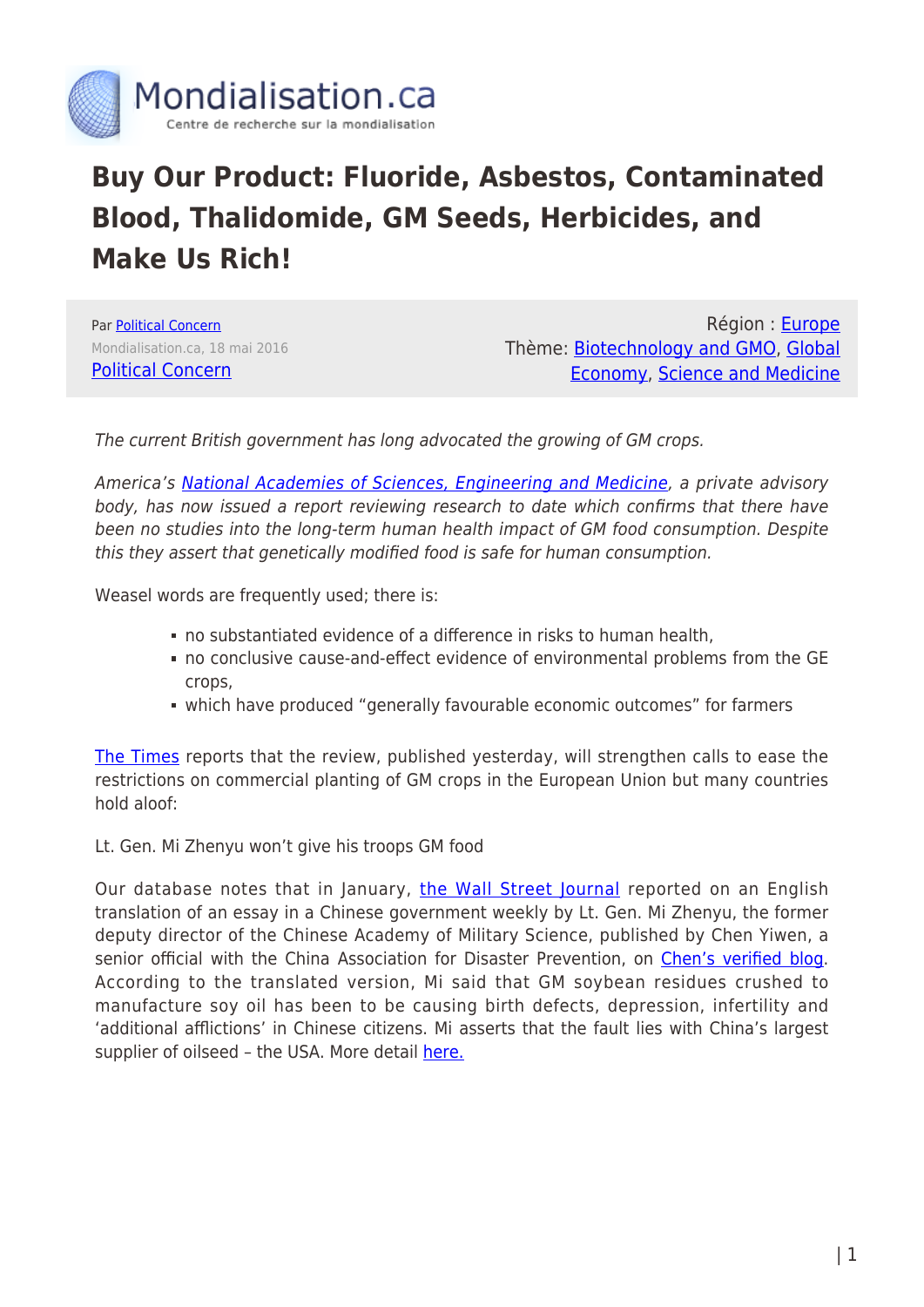

[Published](https://gmandchemicalindustry9.wordpress.com/2016/01/25/why-does-the-chinese-ministry-protect-monsantos-business-secrets/): advisor Chen I-

wan comments: "The army has established excellent model for people of the whole nation: No GMO staple food and GMO food oil should enter army food supply!" Above: inspection visit.

The American report concluded that GM technology had helped farmers to increase yields by protecting crops against pests and weeds

But another entry by agricultural scientist and analyst, [Dr Devinder Sharma](http://www.mindfully.org/devindersharma/Sharma-Biographical.htm), notes that the annual increase in sales of foods free of synthetic chemicals and GM ingredients in the US indicate a rising preference for organically produced foods and that in the White House Michelle Obama grows only organic food in the sprawling gardens and is known to serve organic food to guests. He continues: GM crops:

- have, in most cases, led to the doubling in the application of chemical herbicides like glyphosate; use has increased to over 283.5 million pounds in 2012;
- have led to the emergence of superweeds in some 60 million acres of crop land
- and, to date, have shown no increase in crop productivity or as the US report admits: "there was no evidence in US agriculture records that GM crops had substantially increased yields".

GM seeds 'defenceless against pests and weather change'

95% of India's cotton is grown from genetically modified hybrid seeds, which have proved defenceless against pests and weather change, leading to devastating losses, according t[oMay's Hindu Business Line.](http://www.thehindubusinessline.com/blink/know/fly-in-the-face-of-bt-cotton/article8561303.ece)

Scotland, Wales and Northern Ireland want a total ban, as do 19 EU states including Germany and France but the current British government has indicated it is willing to consider allowing the growing of GM crops – on their merits or because of profits accruing to the already wealthy?

La source originale de cet article est [Political Concern](https://politicalcleanup.wordpress.com/2016/05/18/buy-our-product-fluoride-asbestos-contaminated-blood-thalidomide-gm-seeds-herbicides-and-make-us-rich/) Copyright © [Political Concern](https://www.mondialisation.ca/author/political-concern), [Political Concern](https://politicalcleanup.wordpress.com/2016/05/18/buy-our-product-fluoride-asbestos-contaminated-blood-thalidomide-gm-seeds-herbicides-and-make-us-rich/), 2016